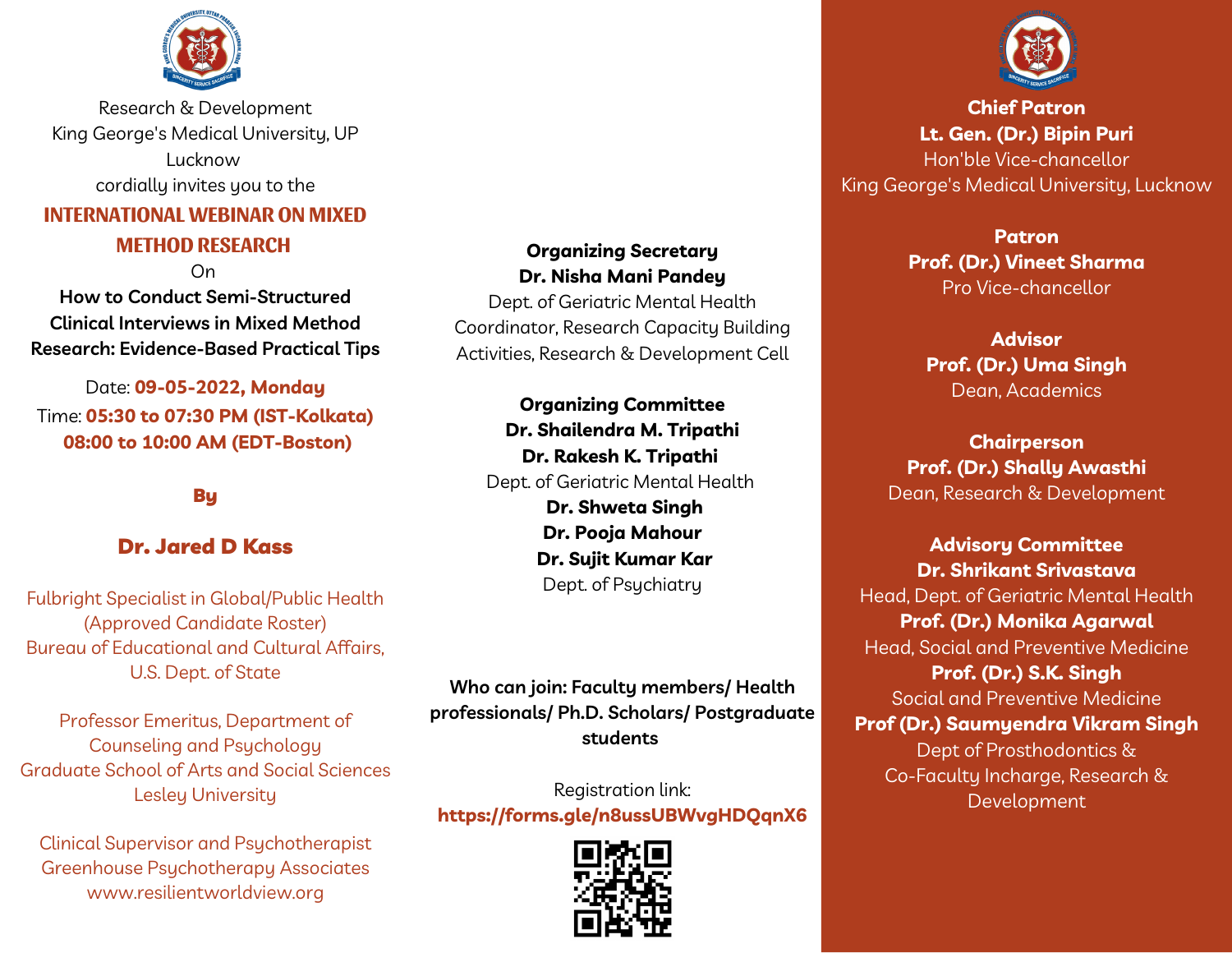A patient's psychological attitudes can strengthen or undermine the success to treat and prevent medical illnesses. At the most concrete level, patients' compliance with a regimen of medications (or prescribed physical exercise) is affected by their worldview. If they feel hopeless, or helpless, motivation to comply is reduced. Conversely, if their worldview is resilient, motivation is increased. At a deeper level of mind-body interactions, unmanaged psychological stress can dysregulate healthy functioning of the HPA-axis (ANS) causing severe health consequences. For these reasons, helping patients build or maintain a resilient worldview, Confidence in Life and Self, is a vital psychological aspect of treatment and prevention efforts.

When conducting research about the process of healing and health promotion, traditional quantitative methods are essential for evaluating changes in physiological and psychological status. However, they do not provide sufficiently detailed insight about the specific attitudes and emotions that contribute to an individual's resilience or psychological dysregulation.

In addition to a standardized measure of this resilient worldview, it is useful to conduct semi-structured clinical interviews to understand patients' psychological functioning with greater granularity. Narrative data from these interviews can be analyzed using qualitative research methods to identify consistent themes that affect psychological well-being. Thus, mixed methods research (combination of quantitative and qualitative data analysis) can provide a more comprehensive understanding of the interplay between mind and body in the healing process.

During this seminar, a practical approach to mixed methods research that has been useful in my own work will be discussed; and then the "art and science" of semi-structured interviews will also be discussed. At the end of the seminar, the potential application of the research model in a study of Healthy Aging Across the Life Span conducted collaboratively at King George's Medical University and the University of Lucknow will also be discussed.

| <b>DETAILS</b>                                                             | TIMF                                              |
|----------------------------------------------------------------------------|---------------------------------------------------|
| <b>OPENING REMARKS</b>                                                     | 05:30 TO 05:35 PM (IST)<br>08:00 TO 08:05 AM(EDT) |
| <b>WELCOME ADDRESS</b>                                                     | 05:35 TO 05:40 PM (IST)<br>08:05 TO 08:10 AM(EDT) |
| <b>FORMAL INAUGURATION &amp;</b><br><b>WORDS OF WISDOM</b>                 | 05:40 TO 05:50 PM (IST)<br>08:10 TO 08:20 AM(EDT) |
| <b>INTRODUCTION OF</b><br><b>THE RESOURCE PERSON</b><br>PROF. JARED D KASS | 05:50 TO 05:55 PM (IST)<br>08:20 TO 08:25 AM(EDT) |
| <b>PRESENTATION BY</b><br>PROF JARED D KASS                                | 05:55 TO 06:40 PM (IST)<br>08:25 TO 09:10 AM(EDT) |
| <b>INTERACTIVE SESSION</b>                                                 | 06:40 TO 07:15 PM (IST)<br>09:10 TO 09:45 AM(EDT) |
| <b>FEEDBACK SESSION</b>                                                    | 07:15 TO 07:25 PM (IST)<br>09:45 TO 08:55 AM(EDT) |
| <b>VALIDICTORY SESSION</b><br><b>&amp; CLOSING REMARKS</b>                 | 07:25 TO 07:30 PM (IST)<br>09:45 TO 10:00 AM(EDT) |